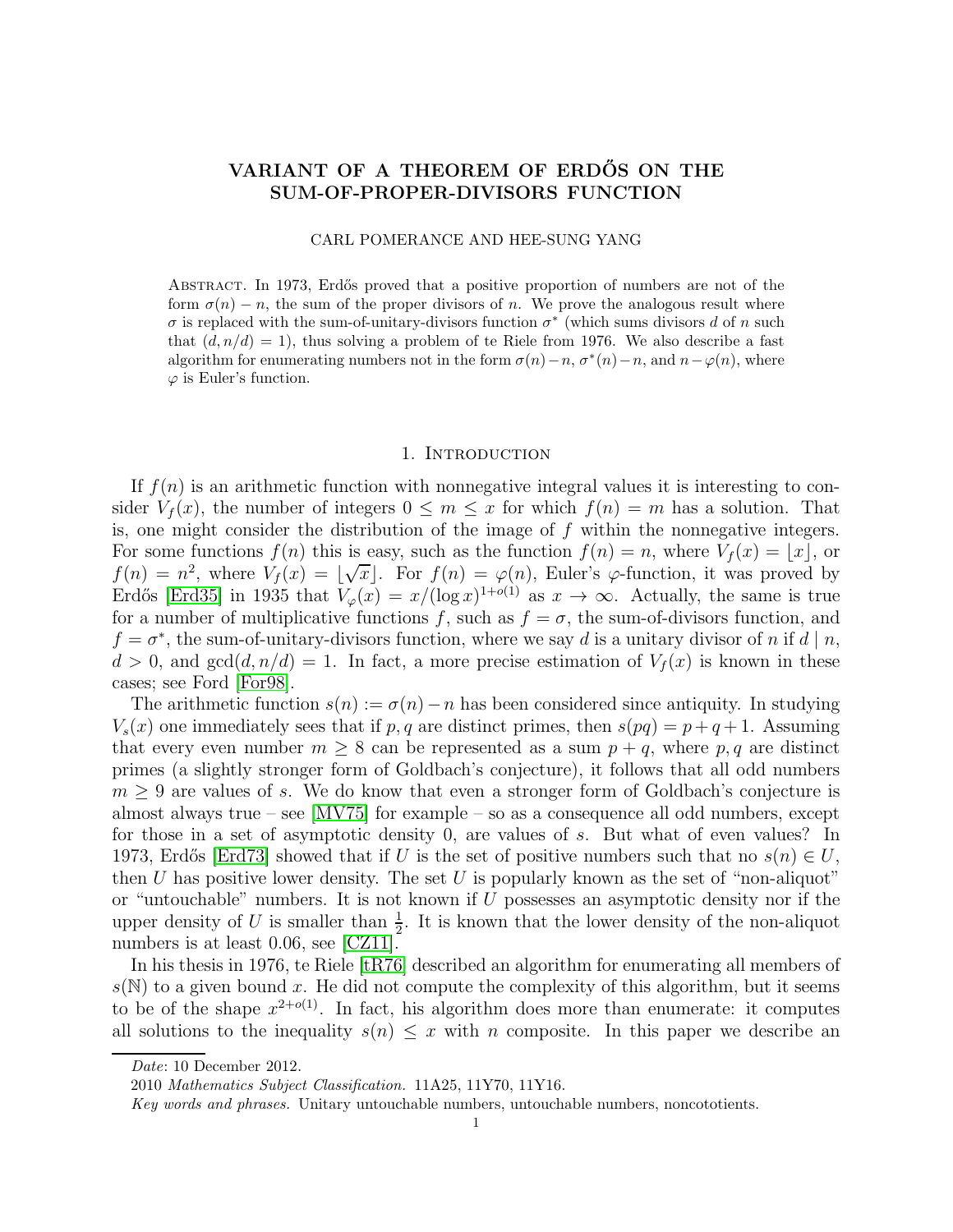algorithm that achieves the more modest goal of enumerating  $s(N)$  (or equivalently, U) to x. Our algorithm has running time of the shape  $x^{1+o(1)}$ . The algorithm of te Riele is based on an earlier one of Alanen [\[Ala72\]](#page-9-4). Alanen was able to count  $U$  to 5,000, while with te Riele's improvements, he got the count to 20,000. We provide some statistics to  $x = 10^8$  indicating that the density of U perhaps exists.

te Riele [\[tR76\]](#page-10-1) also suggested some problems similar to the distribution of  $s(N)$ . Let  $s^*(n) := \sigma^*(n) - n$  and let  $s_{\varphi}(n) := n - \varphi(n)$ . (te Riele did not consider the latter function.) In both cases, we again have almost all odd numbers in the image, since for  $p, q$  distinct primes,  $s^*(pq) = s(pq) = p + q + 1$  and  $s_{\varphi}(pq) = p + q - 1$ . Positive numbers missing from the image of  $s^*$  are sometimes called "unitary untouchable" numbers and numbers missing from the range of  $s_{\varphi}$  are known as "noncototients". Solving a problem of Sierpinski, it has been shown that there are infinitely many noncototients (see [\[BS95,](#page-9-5) [FL00,](#page-9-6) [GM05\]](#page-9-7)), but we do not know if their lower density is positive. Nothing seems to be known about  $s^*(\mathbb{N})$ . Let  $U^* = \mathbb{N} \setminus s^*(\mathbb{N})$ , the set of positive integers not of the form  $s^*(n)$ . te Riele used a version of his algorithm to enumerate  $U^*$  to 20,000, finding only 160 members; perhaps a reasonable interpretation of those data might lead one to think that  $U^*$  has density 0. In this paper we apply our algorithm to enumerate both  $U^*$  and  $\Phi := \mathbb{N} \setminus \varphi(\mathbb{N})$  to  $10^8$  leading us to conjecture that both sets have a positive asymptotic density, though the density of  $U^*$  seems to be small. The previous best count of  $U^*$  was to  $10^5$ , a result of David Wilson, as recorded in Guy's *Unsolved Problems in Number Theory*. The previous best count for  $\Phi$  was to  $10^4$ , by T. D. Noe, as recorded in the Online Encyclopedia of Integer Sequences.

Our principal result is the following.

# <span id="page-1-1"></span>**Theorem 1.1.** *The set*  $U^* = \mathbb{N} \setminus s^*(\mathbb{N})$  *has a positive lower density.*

Our proof follows the same general plan as that of Erd˝os [\[Erd73\]](#page-9-2), except that an important special case is dealt with via covering congruences. That covering congruences should arise in the problem is not totally unexpected. As noted by te Riele  $[tR76]$ , if the conjecture of de Polignac [\[dP49\]](#page-9-8) that every large odd number can be represented as  $2^w + p$ , where  $w \ge 1$ and p is an odd prime<sup>[1](#page-1-0)</sup>, then since  $s^*(2^w p) = 2^w + p + 1$ , it would follow that  $U^*$  has asymptotic density 0. However, Erdős [\[Erd50\]](#page-9-9) and van der Corput [\[vdC50\]](#page-10-2) independently showed that de Polignac's conjecture is false. As an important ingredient in our proof of Theorem [1.1,](#page-1-1) we use the Erdős argument for disproving de Polignac's conjecture, an argument which involves covering congruences.

Though it is not known if the set  $U = \mathbb{N} \setminus s(\mathbb{N})$  has upper density smaller than  $\frac{1}{2}$  nor if the set  $\Phi$  of noncototients has upper density smaller than  $\frac{1}{2}$ , we can achieve such a result for  $U^*$ .

<span id="page-1-2"></span>**Theorem 1.2.** The set  $U^*$  has upper density smaller than  $\frac{1}{2}$ .

Our proof of this theorem follows from noting that de Polignac's conjecture, mentioned above, does hold for a positive proportion of numbers.

<span id="page-1-0"></span><sup>&</sup>lt;sup>1</sup>Note that de Polignac allowed  $p = 1$  in his conjecture, but the set of numbers  $2^w + 1$  has density 0.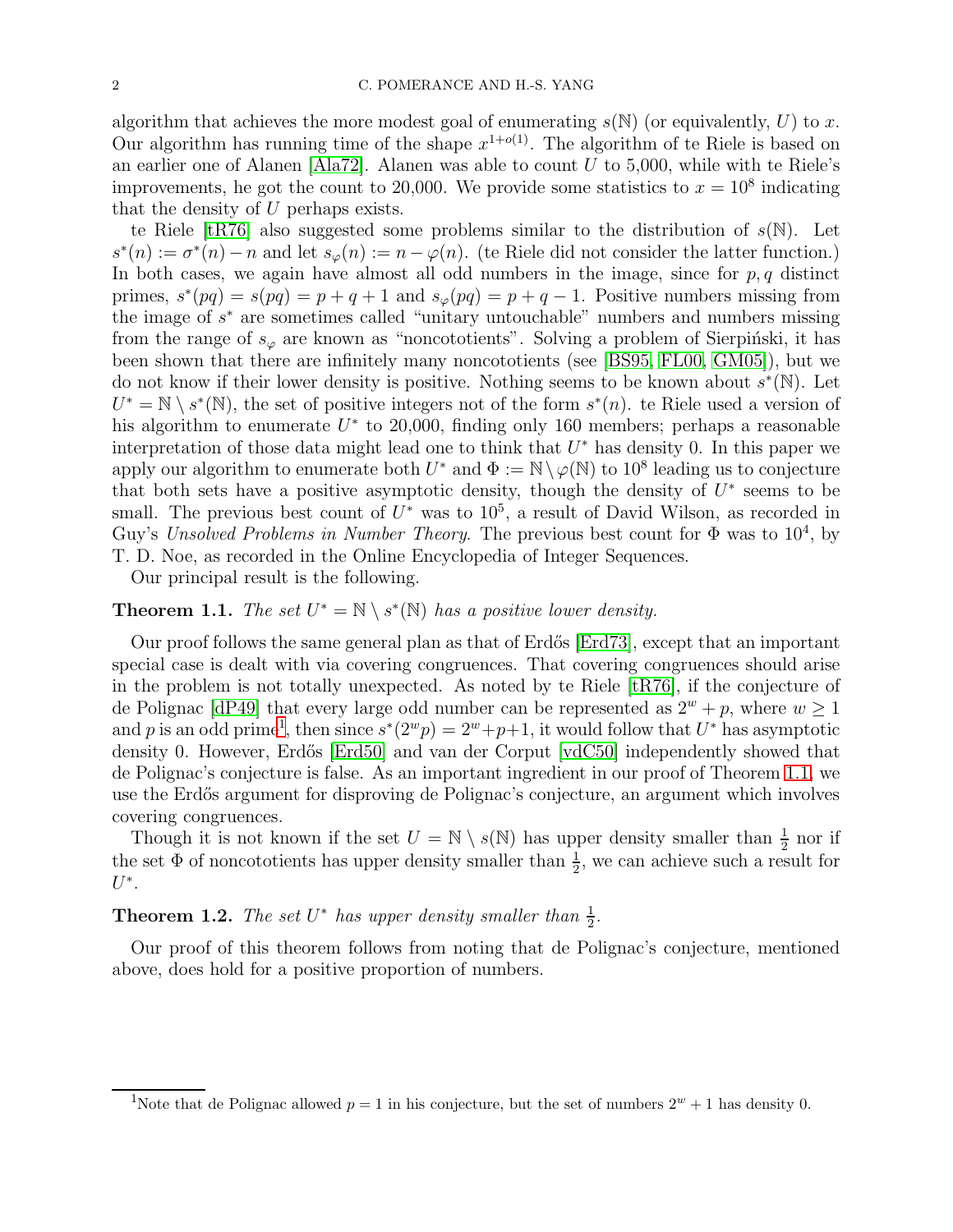# 2. Proof of Theorem [1.1](#page-1-1)

The set of positive lower density that we identify will be a subset of the integers that are 2 (mod 4). We begin with the following result.

<span id="page-2-2"></span>**Lemma 2.1.** Let n be a positive integer. If  $n > 1$  is odd or if n is divisible by 4 and also *two distinct odd primes, then*  $s^*(n) \not\equiv 2 \pmod{4}$ *.* 

*Proof.* If  $p^a$  is a power of an odd prime p, then  $\sigma^*(p^a) = 1 + p^a$  is even. Thus, if  $n > 1$  is odd, then  $\sigma^*(n)$  is even, so that  $s^*(n)$  is odd; in particular, we have  $s^*(n) \not\equiv 2 \pmod{4}$ . Similarly, if n is divisible by k distinct odd primes, then  $2^k \mid \sigma^*(n)$ . Hence, if  $k \geq 2$  and  $4 \mid n$ , then  $s^*(n) \equiv 0 \not\equiv 2 \pmod{4}$ . This concludes the proof of the lemma.

We would like to handle the case of  $4 \mid n$  and n is divisible by only one odd prime. The following result almost shows that such numbers are negligible.

<span id="page-2-3"></span>**Lemma 2.2.** The set of numbers  $s^*(2^w p^a)$  where p is an odd prime and  $a \geq 2$  has asymptotic *density* 0*.*

*Proof.* We have  $s^*(2^w p^a) = 1 + 2^w + p^a$ . If  $s^*(2^w p^a) \leq x$ , we have

$$
2^w \le x \text{ and } p^a \le x.
$$

The number of choices for  $2^w$  is thus  $O(\log x)$  and the number of choices for  $p^a$  with  $a \geq 2$  is thus  $O(\sqrt{x}/\log x)$ . Thus, in all there are just  $O(\sqrt{x})$  numbers  $2^w p^a$  to consider, and so just  $O(\sqrt{x})$  numbers  $s^*(2^w p^a) \leq x$ . Hence such numbers comprise a set of asymptotic density 0, proving the lemma.  $\Box$ 

For the case of  $s^*(2^w p)$  we invoke the proof using covering congruences that shows that a certain positive proportion of integers are not of this form.

<span id="page-2-1"></span>Proposition 2.3. *There are integers* c, d *with* d *odd such that if* p *is an odd prime,* w *is a positive integer, then*  $s^*(2^w p) \not\equiv c \pmod{d}$ .

*Proof.* It is easy to verify that each integer w satisfies at least one of the following congruences:

<span id="page-2-0"></span>
$$
w \equiv 1 \pmod{2}, \quad w \equiv 1 \pmod{3},
$$
  
\n
$$
w \equiv 2 \pmod{4}, \quad w \equiv 4 \pmod{8},
$$
  
\n
$$
w \equiv 8 \pmod{12}, \quad w \equiv 0 \pmod{24}.
$$
  
\n(1)

For each modulus  $m \in \{2, 3, 4, 8, 12, 24\}$  we find an odd prime q such that the multiplicative order of 2 modulo q is exactly m. Valid choices for q are listed in the table below. With a pair m, q, note that for any integer b, if  $w \equiv b \pmod{m}$ , then  $s^*(2^w p) \not\equiv 1 + 2^b \pmod{q}$  for  $p \neq q$ . Choices for b are given in the above chart, and the consequently forbidden residue class for  $N = s^*(2^w p)$  is given in the table below.

| $m_{\rm c}$ |    | $2^b \bmod q$ | N mod $q$         | Conclusion:                              |
|-------------|----|---------------|-------------------|------------------------------------------|
|             | 3  |               | $N \equiv p$      | $N \not\equiv 0 \pmod{3}$ or $p = 3$     |
| 3           |    | 2             | $N \equiv 3 + p$  | $N \not\equiv 3 \pmod{7}$ or $p = 7$     |
| 4           | 5  | $-1$          | $N \equiv p$      | $N \not\equiv 0 \pmod{5}$ or $p=5$       |
| 8           | 17 | $-1$          | $N \equiv p$      | $N \not\equiv 0 \pmod{17}$ or $p = 17$   |
| 12          | 13 | $-4$          | $N \equiv -3 + p$ | $N \not\equiv -3 \pmod{13}$ or $p = 13$  |
| 24          |    |               | $N \equiv 2 + p$  | $N \not\equiv 2 \pmod{241}$ or $p = 241$ |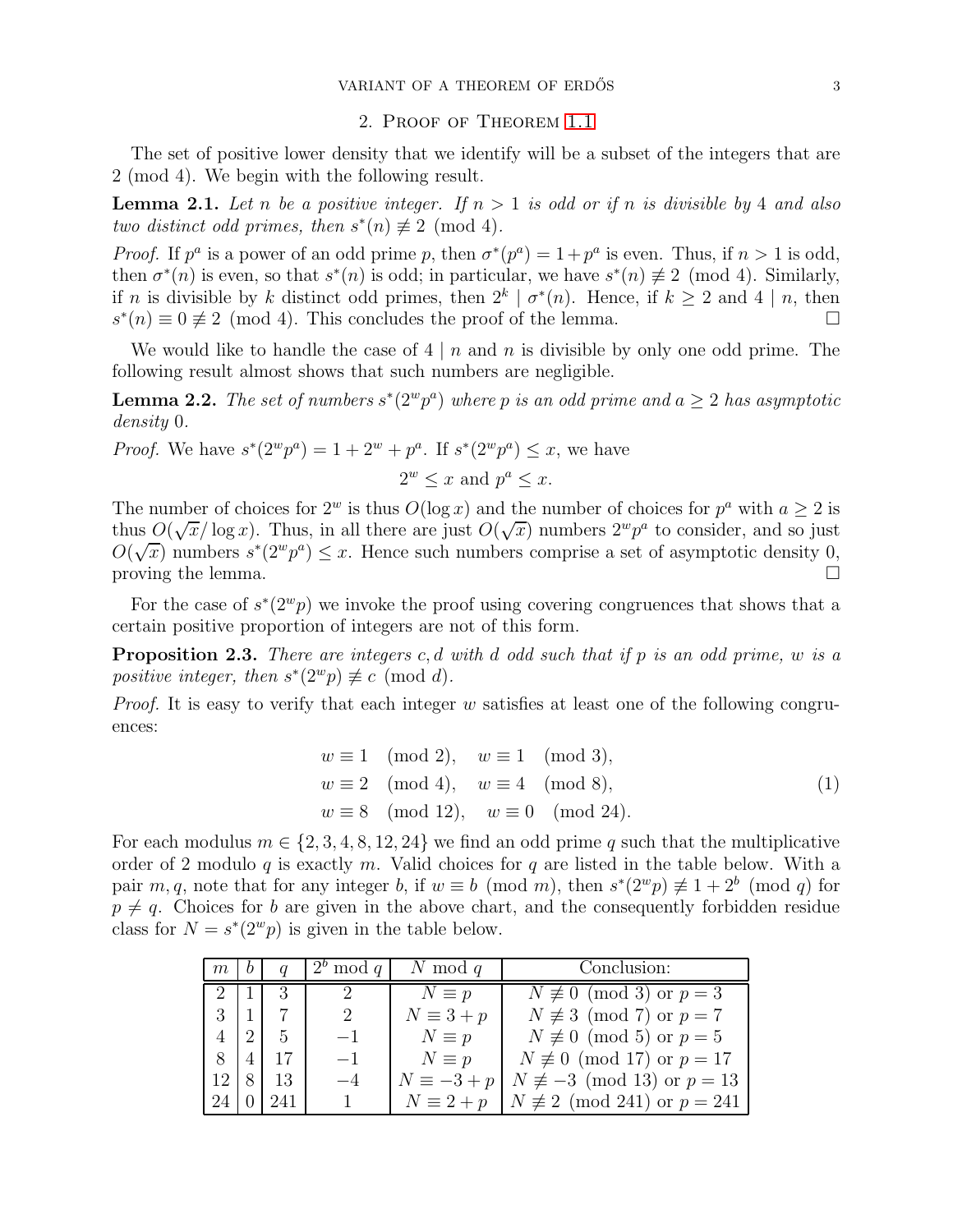Upon applying the Chinese Remainder Theorem to the six forbidden residue classes in the last column, i.e.,

<span id="page-3-0"></span>
$$
N \equiv 0 \pmod{3}, \quad N \equiv 0 \pmod{5},
$$
  
\n
$$
N \equiv 3 \pmod{7}, \quad N \equiv -3 \pmod{13},
$$
  
\n
$$
N \equiv 0 \pmod{17}, \quad N \equiv 2 \pmod{241},
$$
\n(2)

we obtain the residue class c (mod d), where  $c = -1518780$  and  $d = 3 \cdot 5 \cdot 7 \cdot 13 \cdot 17 \cdot 241 =$ 5592405.

To summarize the argument so far, suppose  $s^*(2^w p) \equiv c \pmod{d}$ . Since the congruences [\(1\)](#page-2-0) cover all integers, we must have  $w \equiv b \pmod{m}$  for one of the six choices for b (mod m) in [\(1\)](#page-2-0). In particular, unless p is the prime q corresponding to m, we have  $s^*(2^w p)$  forbidden from the corresponding residue class modulo q in [\(2\)](#page-3-0). And in particular  $s^*(2^w p)$  cannot be in the residue class  $c \pmod{d}$ .

We finally consider numbers of the form  $s^*(2^wq)$  where  $q \in \{3, 5, 7, 13, 17, 241\}$ . Suppose  $N \equiv c \pmod{d}$  and  $N = s^*(2^w q)$ . Since  $N \equiv 3 \pmod{7}$  and none of the expressions

$$
2^w + 4, 2^w + 14, 2^w + 18, 2^w + 242
$$

can be 3 (mod 7), we can rule out  $q = 3, 13, 17,$  and 241. Since  $2^w + 6$  cannot be 0 (mod 17), we can rule out  $q = 5$ . To rule out  $q = 7$  we note that  $2^w + 8 \equiv 2 \pmod{241}$  has no solutions.<br>This proves the proposition. This proves the proposition.

*Remark* 2.4. The last part of the proof shows that none of the numbers of the form  $s^*(2^wq)$ with  $q \in \{3, 5, 7, 13, 17, 241\}$  lie in the residue class c (mod d). We note that such numbers comprise a set of asymptotic density 0, so even without this last part of the proof, we would have asymptotically almost all of the numbers in the residue class  $c \pmod{d}$  not of the form  $s^*(2^w p)$ .

# <span id="page-3-1"></span>Proposition 2.5. *Let*

$$
Q = 2 \cdot 3^{\alpha} \cdot 5^{\beta} \cdot 17^{\gamma},
$$

where  $\alpha, \beta, \gamma$  are positive integers. If  $s^*(Q)/Q > 1$  then the set of members of  $U^*$  which have Q *as a unitary divisor has lower density at least*

$$
\left(1 - \frac{Q}{s^*(Q)}\right) \frac{384}{dQ},
$$

*where* d *is as in Proposition [2.3.](#page-2-1)*

*Proof.* Consider the residue class c (mod d) of Proposition [2.3.](#page-2-1) We have  $c \equiv 0 \pmod{3 \cdot 5 \cdot 17}$ . Thus the conditions that a number lie in the residue class  $c \pmod{d}$  and have  $Q$  as a unitary divisor are compatible and there are exactly  $\varphi(510) = 128$  such residue classes modulo 2dQ. (Note that the least common multiple of d and Q is  $dQ/255$ , so there are 510 residue classes modulo 2dQ that are c (mod d) and 0 (mod Q). Of these,  $\varphi(510) = 128$  have Q as a unitary divisor.) Fix one of these residue classes, call it r. We first show that the proportion of numbers r (mod 2dQ) that are not in the form  $s^*(n)$  is at least  $1 - Q/s^*(Q)$ . By Lemmas [2.1](#page-2-2) and [2.2](#page-2-3) we may assume that  $n \equiv 2 \pmod{4}$  or n is divisible by 4 and just one odd prime to the first power. Since we are only looking at values in the residue class c (mod d), Proposition [2.3](#page-2-1) shows the latter case does not occur, that is, we must have  $n \equiv 2$ (mod 4). Then *n* has the unitary divisor  $n/2$  so that  $s^*(n) > n/2$ . In particular, if we are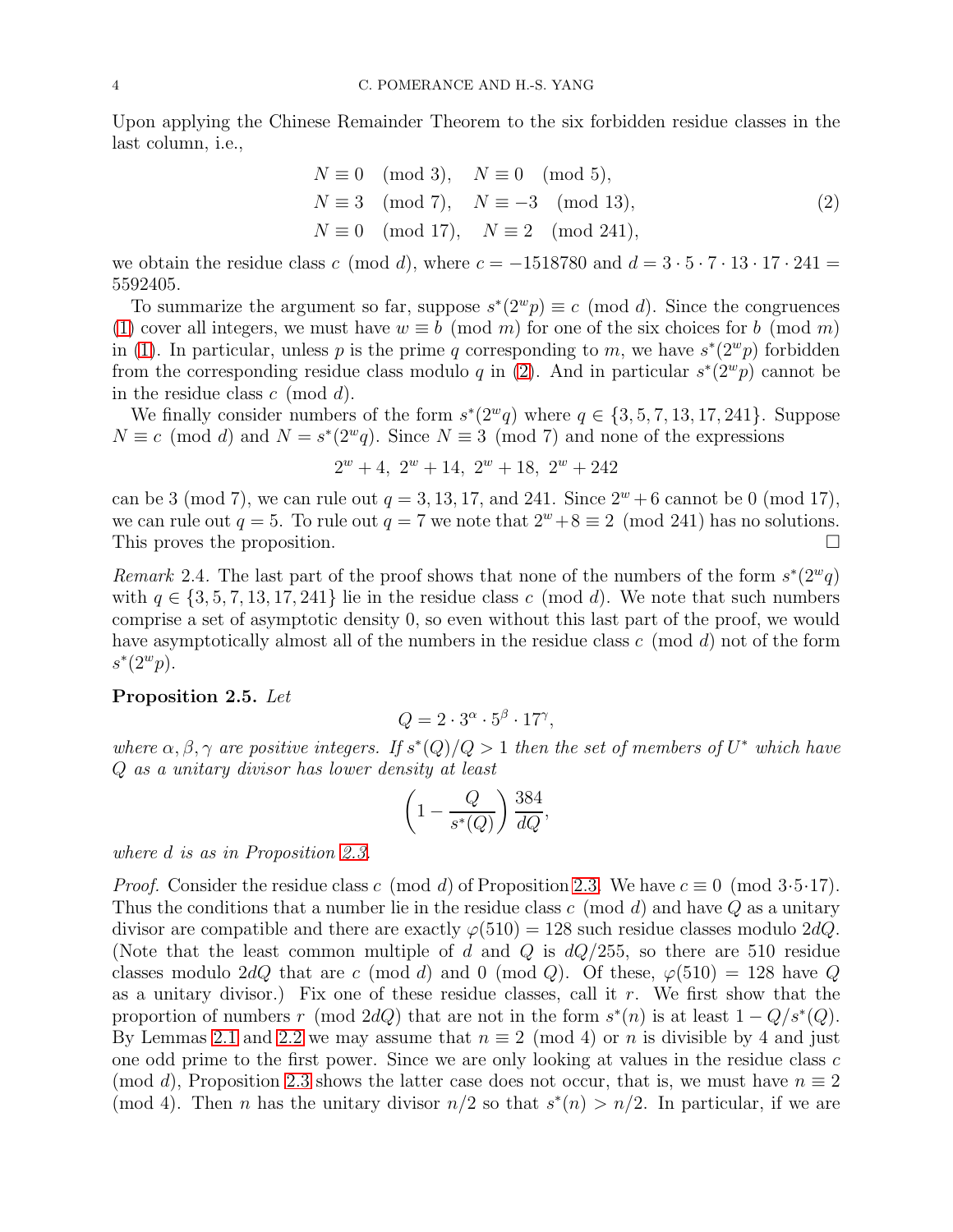counting values  $s^*(n) \leq x$ , then we must have  $n < 2x$ . It follows from [\[tR76,](#page-10-1) Lemma 9.2] (which is attributed to [\[Sco73\]](#page-10-3)) that the number of  $n < 2x$  with  $\sigma^*(n) \neq 0$  (mod 2dQ) is  $o(x)$  as  $x \to \infty$ . Thus, we may assume that  $\sigma^*(n) \equiv 0 \pmod{2dQ}$ , which in turn implies that  $n \equiv -r \pmod{2dQ}$ , and so Q is a unitary divisor of n. This implies that

$$
s^*(n) = \sigma^*(n) - n = \sigma^*(Q)\sigma^*(n/Q) - n \ge \sigma^*(Q)n/Q - n = (s^*(Q)/Q)n.
$$

Since  $s^*(n) \leq x$ , we have  $n \leq (Q/s^*(Q))x$ . Thus, the number of values of  $s^*(n) \equiv r$  $(\text{mod } 2dQ)$  in [1, x] is at most  $(\hat{Q}/s^*(\hat{Q}))(x/2dQ) + o(x)$  as  $x \to \infty$ . Hence, within the residue class r (mod 2dQ) the lower density of  $U^*$  is at least  $(1 - Q/s^*(Q))/2dQ$ . Noting that there are 128 values of r (mod 2dQ), we get that the lower density of  $U^*$  within the residuce class c mod d and with Q as a unitary divisor is at least  $(1 - Q/s^*(Q))128/2dQ =$  $(1 - Q/s^*(Q))64/dQ.$ 

Note that  $384 = 6 \cdot 64$ . The 6-fold improvement in the proposition is explained as follows. In the proof of Proposition [2.3,](#page-2-1) after we choose the residue classes 1 (mod 2), 2 (mod 4), and 4 (mod 8), there are actually 6 choices for the remaining congruence classes mod 3, 12, and 24. In the proof we chose 1, 8, and 0, respectively. Instead we could have chosen 1, 0, 8, or 2, 0, 16, or 2, 4, 0, or 0, 4, 8, or 0, 8, 16. Each of the 6 choices leads to a residue class  $c_j \pmod{d}$  for  $j = 1, 2, \ldots, 6$  for which the above argument works just as well.

This completes the proof of the proposition.

Let  $Q = 2 \cdot 3 \cdot 5 \cdot 17 = 510$ . We have

$$
\frac{s^*(Q)}{Q} = \frac{3 \cdot 4 \cdot 6 \cdot 18}{510} - 1 = \frac{131}{85} > 1,
$$

so that Proposition [2.5](#page-3-1) implies that the lower density of those members of  $U^*$  with  $Q$  as a unitary divisor is at least

<span id="page-4-0"></span>
$$
\left(1 - \frac{85}{131}\right) \frac{384}{5592405 \cdot 510} > 4.727 \times 10^{-8}.\tag{3}
$$

This immediately proves Theorem [1.1.](#page-1-1)

We can improve our estimate for the lower bound of the lower density of  $U^*$  as follows. First, instead of choosing  $\alpha, \beta, \gamma$  as 1, 1, 1 in the definition of Q, we can choose  $\alpha, \beta, \gamma$  as 1, 1, 2, or 1, 2, 1, or 1, 3, 1, or 2, 1, 1. These choices in turn lead to estimates for the lower density of the set of those numbers in  $U^*$  with these unitary divisors of

$$
2.29 \times 10^{-9}
$$
,  $4.53 \times 10^{-9}$ ,  $6.3 \times 10^{-10}$ ,  $4.72 \times 10^{-9}$ ,

respectively. A further improvement can be made by changing the residue class 4 (mod 8) in our covering to 0 (mod 8). This in turn changes our choice for residue classes modulo 3, 12, and 24 in the proof of Proposition [2.3](#page-2-1) to 1, 8, 12 plus 5 other triples. In this case we do not have 17 as a divisor of our value (before, the residue class modulo 17 was  $2^4 + 1 \equiv 0$ (mod 17), but now it is  $2^0 + 1 \equiv 2 \pmod{17}$ . Thus, we have an analogous version of Proposition [2.5](#page-3-1) with  $Q = 2 \cdot 3^{\alpha} \cdot 5^{\beta}$ . Using this with  $Q = 30$  leads to an estimate for the lower density of the set of members of  $U^*$  with 30 as a unitary divisor and not divisible by 17 of

$$
\left(1 - \frac{30}{s^*(30)}\right) \frac{24}{5592405 \cdot 30} > 4.087 \times 10^{-8}.
$$

There are of course other small improvements to be made, but the estimates so far imply that the lower density of  $U^*$  is greater than  $10^{-7}$ .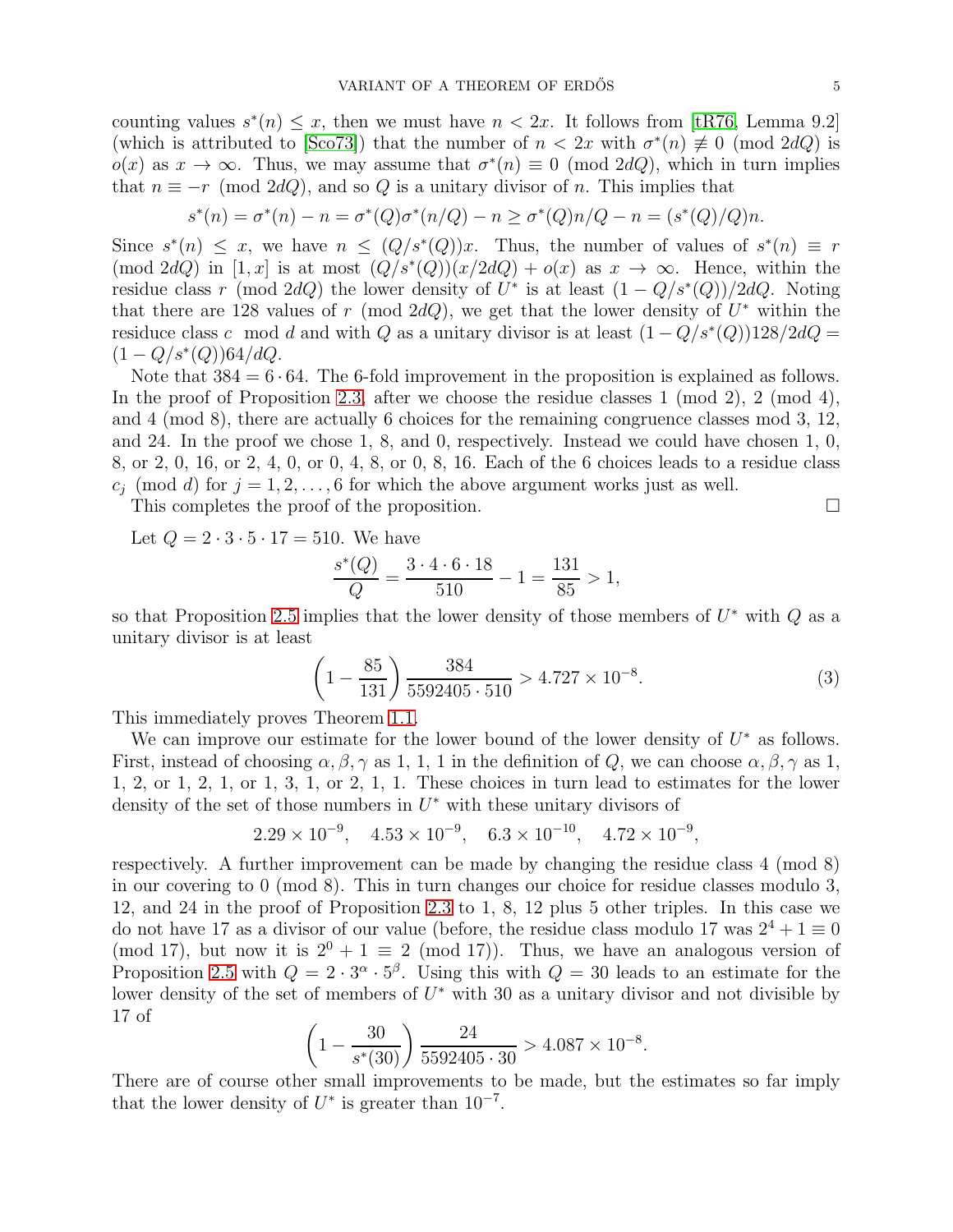*Remark* 2.6. It is not too hard to use these ideas to show that the set  $U \cap U^*$  of numbers that are simultaneously not of the form  $s(n)$  nor  $s^*(m)$  has positive lower density. In fact, it is possible to show this set has lower density larger than 10<sup>−</sup><sup>8</sup> . To do this one can exploit the fact that for n squarefree we have  $s(n) = s^*(n)$ . Thus, in trying to find values for s or s<sup>\*</sup> with 510 as a unitary divisor and in the residue class c (mod d), for both problems we are restricted to searching over the set A of numbers  $n \leq (510/s(510))x$  with  $n \equiv c \pmod{d}$  and with 510 as a unitary divisor. The only point of departure between the two counts comes from those members of A that are not squarefree. But a simple calculation shows that more than 97% of the members of A are squarefree, so there are not enough of the non-squarefree members to appreciably affect our estimates. That is,  $(3)$  with "1 – 85/131" replaced with "0.97 – 85/131" holds as a lower bound for the lower density of  $U \cap U^*$ . Probably with a little work, the lower bound  $10^{-8}$  can be improved to  $10^{-7}$ .

# 3. Proof of Theorem [1.2](#page-1-2)

We again focus on numbers  $s^*(2^w p)$  with  $w \ge 1$  and p an odd prime, but instead of looking at even numbers not of this form, we look at even numbers that are of this form. We have

$$
s^*(2^w p) = 2^w + p + 1.
$$

Thus, Theorem [1.2](#page-1-2) will follow if we show that the set of numbers of the form  $2^w + p$  has a positive lower density. (The case  $w = 0$  is not permitted in our problem, since  $s^*(2^0p) = 1$ , but the set of numbers of the form  $2^0 + p$  has density 0. In addition, the case  $p = 2$  is not permitted in our problem, but again the set of numbers of the form  $2^w + 2$  has density 0.)

Though it is not hard to prove the result directly using the Cauchy–Schwarz inequality and sieve methods, this theorem is already in the literature. In particular, in 1934, Ro-manov [\[Rom34\]](#page-10-4) proved that the lower density of numbers of the form  $2^w + p$  is positive. Chen and Sun [\[CS04\]](#page-9-10) proved that the lower density is at least 0.0868, and this was improved in Habsieger and Roblot [\[HR06\]](#page-9-11), Lü  $[LO7]$ , and Pintz [\[Pin06\]](#page-10-6) to 0.09368. It follows that

$$
10^{-7} < \underline{d} \, U^* \le \bar{d} \, U^* \le 0.40632,
$$

where  $\underline{d}$  denotes lower asymptotic density and  $\overline{d}$  denotes upper asymptotic density.

# 4. THE ENUMERATION OF  $U^*$

In this section we introduce our methods on numerically enumerating  $U^*$ . We begin with the following elementary observation.

Proposition 4.1. *Let* m, j *be positive integers with* m *odd. Then*

(i) 
$$
s^*(2m) = 3\sigma^*(m) - 2m
$$
,  
(ii)  $s^*(2^{j+1}m) = 2s^*(2^jm) - \sigma^*(m)$ .

*Proof.* This follows immediately from the fact that  $\sigma^*(2^j m) = (2^j + 1)\sigma^*(m)$ .

We now can describe our procedure. Say we wish to enumerate the even members of  $U^*$ [1, x]. For each odd number  $m \leq x$  we compute  $\sigma^*(m)$  (more on this later). Then starting with  $t = 3\sigma^*(m) - 2m$  we iterate the recurrence  $t \mapsto 2t - \sigma^*(m)$  until we exceed x. Each number t visited is an even member of  $s^*(\mathbb{N})$ . Thus, after exhausting this procedure, we have visited every even member of  $s^*(\mathbb{N})$  in  $[1, x]$ , so the even numbers not visited comprise the even members of  $U^*$  in  $[1, x]$ .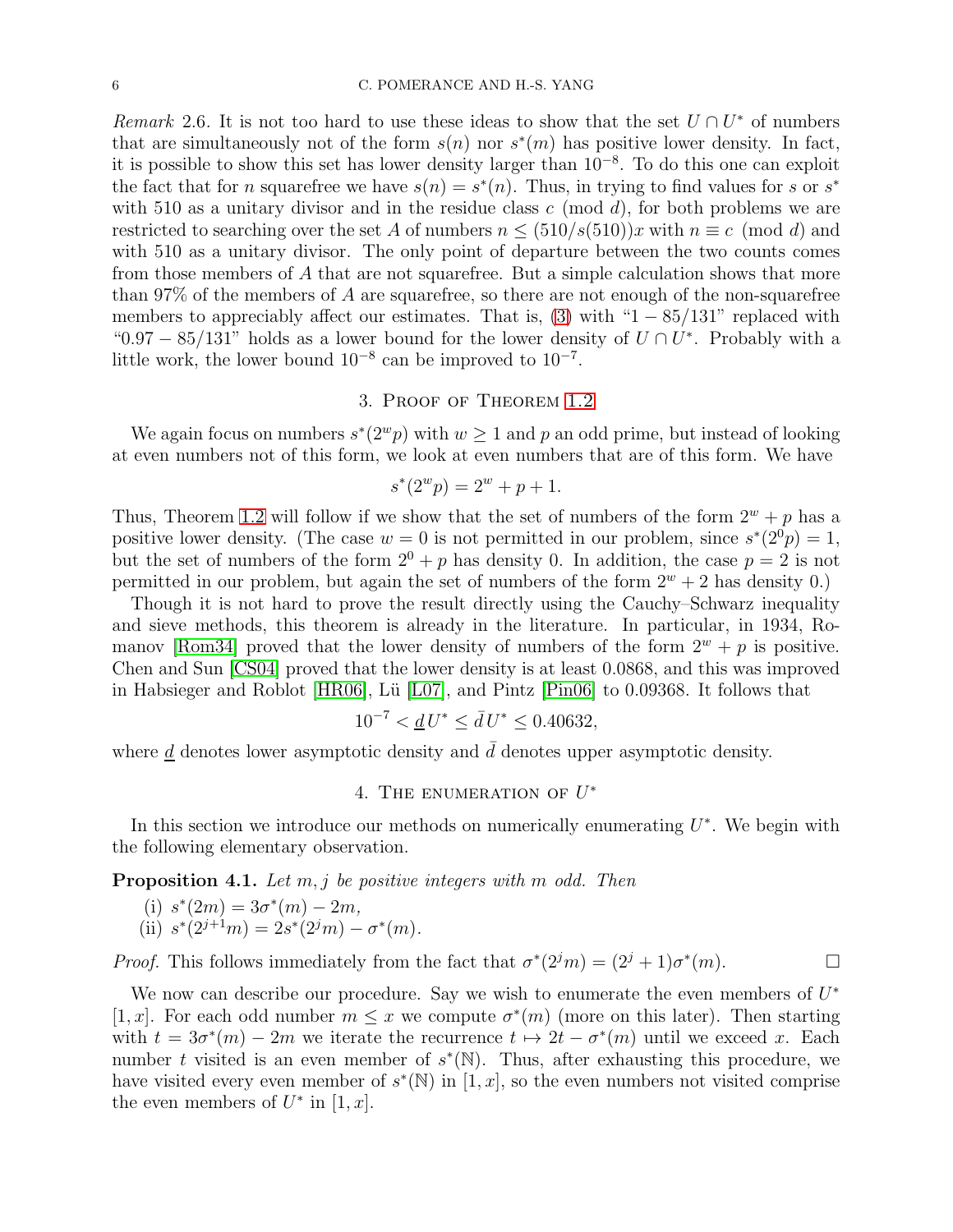In our implementation we used trial division to factor each odd number m in  $[1, x]$ . Instead one might use the method of Moews and Moews [\[MM06\]](#page-10-7) which can compute each  $\sigma^*(m)$  for m up to x in time  $\tilde{O}(x)$ . (The expression  $\tilde{O}(x)$  denotes the bound  $x(\log x)^{O(1)}$ .)

Since it is time consuming to manage set membership in the set of even members of  $s^*(\mathbb{N})$ , we instead initialize a function  $f$  defined as identically 1 for all even numbers up to x. Whenever we visit an even number t in  $s^*(N) \cap [1, x]$ , we reassign  $f(t)$  to 0. At the end of the procedure, our function f is then the characteristic function of the even members of  $U^*$ in  $[1, x]$ .

There remains the task of finding the odd members of  $U^*$  in [1, x]. Note that 3, 5, and 7 are all in  $U^*$ . As remarked earlier, it follows from a slightly stronger form of Goldbach's conjecture (namely, every even number starting at 8 is the sum of two distinct primes) that every odd number  $n \geq 9$  is of the form  $s^*(pq) = p + q + 1$  where p, q are distinct primes. Thus, to enumerate the odd members of  $U^*$  to x it suffices to verify this slightly stronger form of Goldbach's conjecture to x. On the webpage [\[Oli12\]](#page-10-8) (maintained by Oliveira e Silva) the verification of this stronger form of Goldbach's conjecture is reported to  $x = 4 \times 10^{18}$ . In our calculation of  $U^*$  we search only to  $10^8$ , so the numbers 3, 5, and 7 are the only odd ones in this range. Concerning the time bound of  $O(x)$ , this too can stand as a time bound for verifying the slightly stronger form of Goldbach's conjecture that we are using, modulo the reasonable assumption that every even  $n \geq 8$  has a decomposition as  $p + q$  where p, q are primes and  $p \leq (\log n)^{O(1)}$ . Even without such an assumption, since exceptions are rare, the theoretical time bound of  $\tilde{O}(x)$  might still be achievable.

In the table below we record counts to 10<sup>8</sup> for  $U^*$ . Here,  $N(x)$  denotes the number of members of  $U^*$  up to  $x$ ,  $D(x) = N(x)/x$  denotes the density of  $U^* \cap [1, x]$  in  $[1, x]$ , and  $\Delta$ records the difference from the prior entry.

| $\mathcal{X}$ | $\,N$<br>$\lceil x \rceil$ |       | 100D<br>(x) | $\mathcal{X}$ | $\,N$<br>$\lceil x \rceil$ | Δ      | 100D(x) |
|---------------|----------------------------|-------|-------------|---------------|----------------------------|--------|---------|
| 100000        | 862                        | 862   | 0.86200     | 6000000       | 60257                      | 10176  | 1.00428 |
| 200000        | 1846                       | 984   | 0.92300     | 7000000       | 70518                      | 10261  | 1.00740 |
| 300000        | 2811                       | 965   | 0.93700     | 8000000       | 80987                      | 10469  | 1.01234 |
| 400000        | 3790                       | 979   | 0.94750     | 9000000       | 91087                      | 10100  | 1.01208 |
| 500000        | 4841                       | 1051  | 0.96820     | 10000000      | 101030                     | 9943   | 1.01030 |
| 600000        | 5795                       | 954   | 0.96583     | 20000000      | 203113                     | 102083 | 1.01557 |
| 700000        | 6810                       | 1015  | 0.97286     | 30000000      | 304631                     | 101158 | 1.01544 |
| 800000        | 7828                       | 1018  | 0.97850     | 40000000      | 405978                     | 101347 | 1.01495 |
| 900000        | 8865                       | 1037  | 0.98500     | 50000000      | 509695                     | 103717 | 1.01939 |
| 1000000       | 9903                       | 1038  | 0.99030     | 60000000      | 615349                     | 105654 | 1.02558 |
| 2000000       | 19655                      | 9752  | 0.98275     | 70000000      | 720741                     | 105392 | 1.02963 |
| 3000000       | 29700                      | 10045 | 0.99000     | 80000000      | 821201                     | 100460 | 1.02650 |
| 4000000       | 40302                      | 10602 | 1.00755     | 90000000      | 923994                     | 102793 | 1.02666 |
| 5000000       | 50081                      | 9779  | 1.00162     | 100000000     | 1028263                    | 104269 | 1.02826 |

All of our calculations were done with Mathematica, using their FactorInteger function to factor each odd number  $m$  appearing. It should be expected that with a more serious implementation using the techniques of [\[MM06\]](#page-10-7), one could go considerably further.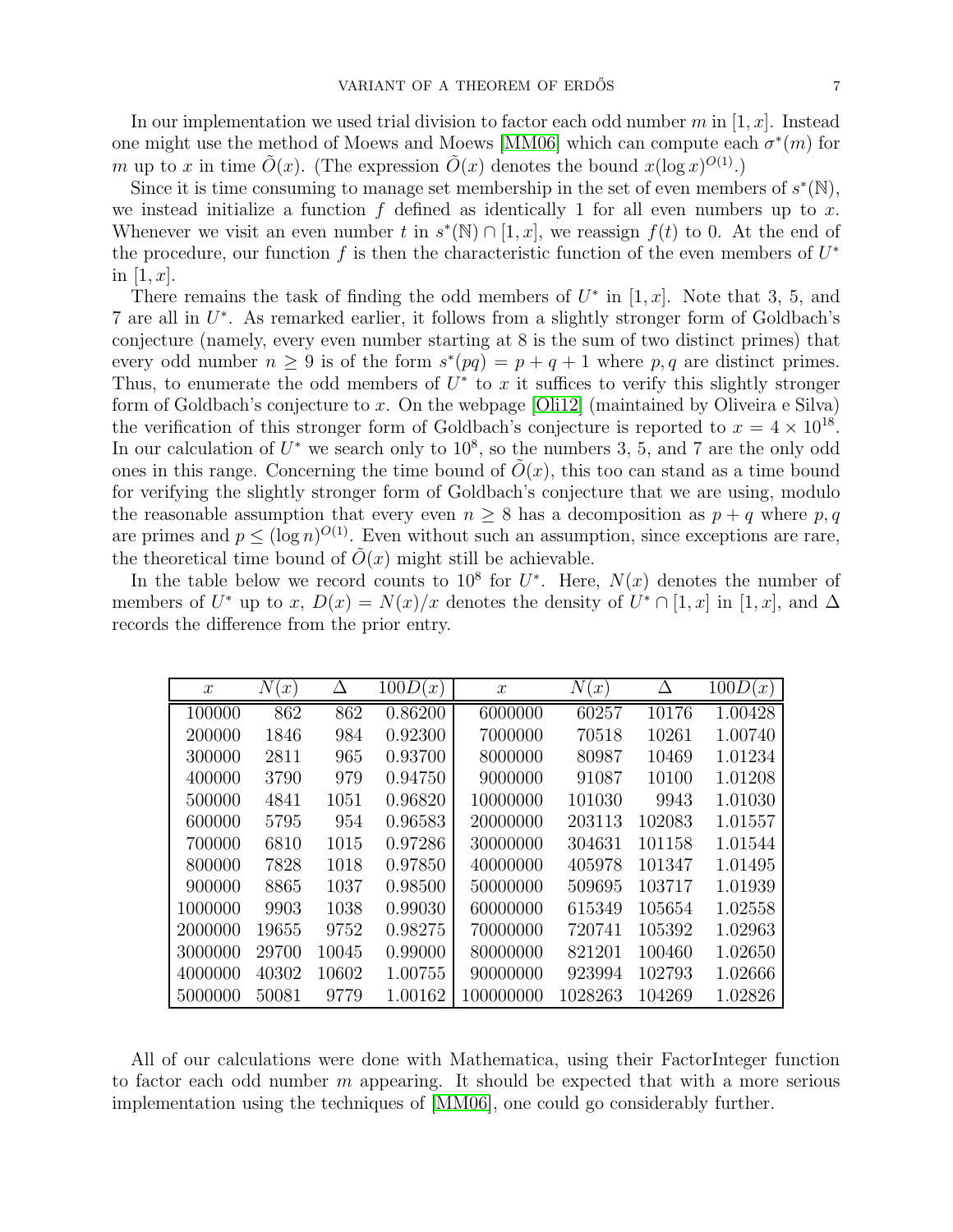## 5. THE ENUMERATION OF  $\Phi$  and  $U$

The algorithms for enumerating  $\Phi = \mathbb{N} \setminus s_{\varphi}(\mathbb{N})$  and  $U = \mathbb{N} \setminus s(\mathbb{N})$  are more or less similar to the algorithm introduced in the previous section. However, the relations we employ are different. The following statement is an elementary exercise.

**Proposition 5.1.** Let  $s_{\varphi}(n) := n - \varphi(n)$ . Suppose also that  $m, j$  are positive integers with m *odd. The following statements hold:*

(i)  $s_{\varphi}(2m) = 2m - \varphi(m)$ , (ii)  $s_{\varphi}(2^{j+1}m) = 2s_{\varphi}(2^jm)$ .

Since  $s_{\varphi}(n) \equiv n \pmod{2}$  when  $n > 2$ , to count even noncototients it suffices to consider only  $n = 2<sup>j</sup>m$  with  $m, j$  positive integers and m odd. Further, for such a number n, we have  $s_{\varphi}(n) > m$ , so if we are enumerating to x, we need only consider odd numbers  $m < N$ . Thus, we have an entirely analogous algorithm as for  $U^*$ .

We record below our counts for noncototients to  $10^8$ . Let  $N_{\varphi}(x)$  denotes the number of noncototients up to x and let  $D(x)$  denote their density. As before  $\Delta$  records the difference in the count from the prior entry.

| $\boldsymbol{x}$ | $N_\varphi(x)$ | Δ      | D(<br>$\lfloor x \rfloor$ | $\boldsymbol{x}$ | $N_\varphi(x)$ | Δ       | D(x)     |
|------------------|----------------|--------|---------------------------|------------------|----------------|---------|----------|
| 100000           | 10527          | 10527  | 0.105270                  | 6000000          | 674884         | 113034  | 0.112481 |
| 200000           | 21433          | 10906  | 0.107165                  | 7000000          | 788080         | 113196  | 0.112583 |
| 300000           | 32497          | 11064  | 0.108323                  | 8000000          | 901478         | 113398  | 0.112685 |
| 400000           | 43559          | 11062  | 0.108898                  | 9000000          | 1014711        | 113233  | 0.112740 |
| 500000           | 54757          | 11198  | 0.109514                  | 10000000         | 1128160        | 113449  | 0.112816 |
| 600000           | 65938          | 11181  | 0.109897                  | 20000000         | 2262697        | 1134537 | 0.113135 |
| 700000           | 77115          | 11177  | 0.110164                  | 30000000         | 3398673        | 1135976 | 0.113289 |
| 800000           | 88306          | 11191  | 0.110383                  | 40000000         | 4534957        | 1136284 | 0.113374 |
| 900000           | 99554          | 11248  | 0.110616                  | 50000000         | 5671818        | 1136861 | 0.113436 |
| 1000000          | 110786         | 11232  | 0.110786                  | 60000000         | 6808454        | 1136636 | 0.113474 |
| 2000000          | 223337         | 112551 | 0.111669                  | 70000000         | 7944836        | 1136382 | 0.113498 |
| 3000000          | 335920         | 112583 | 0.111973                  | 80000000         | 9081939        | 1137103 | 0.113524 |
| 4000000          | 448955         | 113035 | 0.112239                  | 90000000         | 10218937       | 1136998 | 0.113544 |
| 5000000          | 561850         | 112895 | 0.112370                  | 100000000        | 11355049       | 1136112 | 0.113550 |

The case for  $s(n)$  is somewhat different. First note that we have the analogous elementary exercise.

**Proposition 5.2.** Let  $s(n) := \sigma(n) - n$ . Suppose also that m, j are positive integers and m *is odd. The following statements hold:*

- (i)  $s(2m) = 3\sigma(m) 2m$ ,
- (ii)  $s(2^{j+1}m) = 2s(2^jm) + \sigma(m)$ .

In the case of U, it is *not* enough to check the numbers  $s(2<sup>j</sup>m) \leq x$  for odd  $m \leq x$ . We have  $s(n)$  even if and only if

1. n is even and not a square nor twice a square, or

2. n is an odd square.

When enumerating the even values of  $s(n)$  in [1, x], in case 1 it suffices to take  $s(2<sup>j</sup>m)$  for odd  $m < x$  (since  $s(2<sup>j</sup>m) > m$ ) with m not a square. In case 2, we must consider  $s(m<sup>2</sup>)$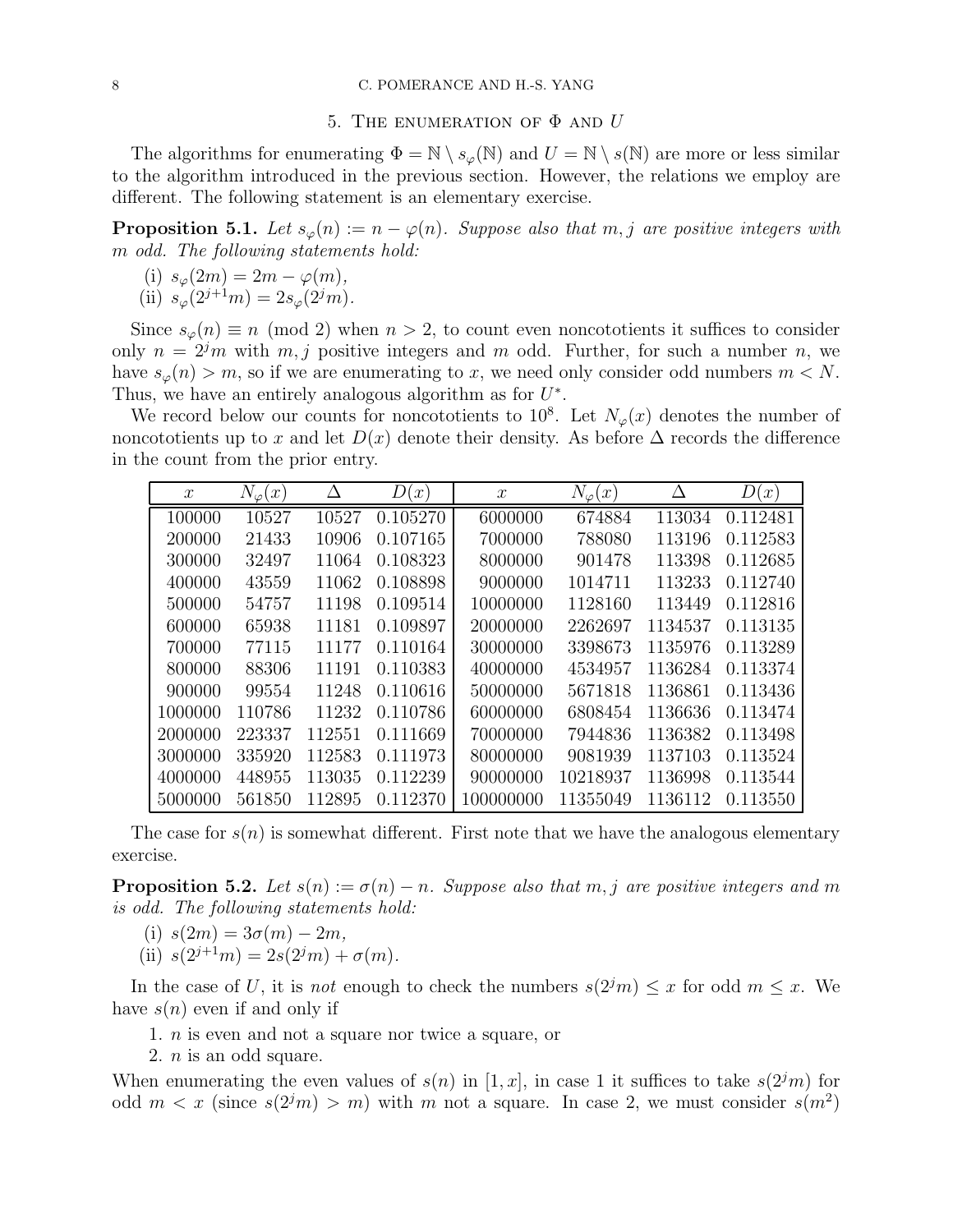for odd  $m < x$  (since  $s(m^2) > m$ ). Case 1 is entirely analogous to the enumeration of  $U^*$ and  $\Phi$  except that if  $\sigma(m)$  is odd (signifying that m is a square), we do not enter a loop that increases the power of 2, and we pass over this  $m$ . To deal with the odd squares, it is helpful to use the case 1 calculation to find  $s(p^2)$  for prime  $p < x$ . These are detected as follows. If  $\sigma(m) = m + 1$ , signifying that m is a prime, we record the number  $m + 1$  as an even value of s since it is  $s(m^2)$ . This would leave the values of  $s(m^2) \leq x$  with m odd and composite. In this case, we have that  $m < x^{2/3}$ . Indeed, if  $g \mid m$  and  $m^{1/2} \le g < m$ , then  $s(m^2) > gm \ge m^{3/2}$ . Thus, we may run a small side program for odd composite numbers  $m < x^{2/3}$ , computing  $s(m^2)$  in each case.

We conclude that as with the enumeration of  $U^*$ , both the enumeration of  $\Phi$  and  $U$  can be achieved in time  $\tilde{O}(x)$ . Here are our counts of U to 10<sup>8</sup>, where  $N_{\sigma}(x)$  is the number of members of U in [1, x] and  $\Delta$ ,  $D(x)$  are as before.

| $\mathcal{X}$ | $N_{\sigma}$ (<br>(x) | Δ      | IJ<br>$\mathcal{X}$ | $\boldsymbol{x}$ | $N_{\sigma}$<br>$\lfloor x \rfloor$ | Δ       | D<br>$\lfloor x \rfloor$ |
|---------------|-----------------------|--------|---------------------|------------------|-------------------------------------|---------|--------------------------|
| 100000        | 13863                 | 13863  | 0.138630            | 6000000          | 936244                              | 158572  | 0.156041                 |
| 200000        | 28572                 | 14712  | 0.142860            | 7000000          | 1095710                             | 159466  | 0.156530                 |
| 300000        | 43515                 | 14940  | 0.145050            | 8000000          | 1255016                             | 159306  | 0.156877                 |
| 400000        | 58459                 | 14944  | 0.146148            | 9000000          | 1414783                             | 159767  | 0.157198                 |
| 500000        | 73565                 | 15106  | 0.147130            | 10000000         | 1574973                             | 160190  | 0.157497                 |
| 600000        | 88828                 | 15263  | 0.148047            | 20000000         | 3184111                             | 1609138 | 0.159206                 |
| 700000        | 104062                | 15234  | 0.148660            | 30000000         | 4804331                             | 1620220 | 0.160144                 |
| 800000        | 119302                | 15240  | 0.149128            | 40000000         | 6430224                             | 1625893 | 0.160756                 |
| 900000        | 134758                | 15456  | 0.149731            | 50000000         | 8060163                             | 1629939 | 0.161203                 |
| 1000000       | 150232                | 15474  | 0.150232            | 60000000         | 9694467                             | 1634304 | 0.161574                 |
| 2000000       | 305290                | 155058 | 0.152645            | 70000000         | 11330312                            | 1635845 | 0.161862                 |
| 3000000       | 462110                | 156820 | 0.154037            | 80000000         | 12967239                            | 1636927 | 0.162090                 |
| 4000000       | 619638                | 157528 | 0.154910            | 90000000         | 14606549                            | 1639310 | 0.162295                 |
| 5000000       | 777672                | 158034 | 0.155530            | 100000000        | 16246940                            | 1640391 | 0.162469                 |

## 6. Discussion

We have been able to get considerably farther than prior enumerations for  $U^*$ ,  $\Phi$ , and U. As remarked earlier, our algorithm is essentially linear, while the earlier methods seem to have traversed over a substantially larger search space. The method of te Riele elaborates on an earlier method of Alanen [\[Ala72\]](#page-9-4), and we have not seen any other algorithms discussed.

In [\[tR76\]](#page-10-1), te Riele suggests an interesting random model that possibly could predict the approximate number of members of our various sets to  $x$ . Namely, in each case, one might compute the number  $M(x)$  of integers that the functions  $s^*$ ,  $s_{\varphi}$ , s take to even numbers in  $[1, x]$ . Assuming randomness, the number of even numbers not represented would be about 1  $\frac{1}{2}x(1-2/x)^{M(x)}$ . This is an appealing thought, and it should be remarked that via the continuity of the distribution functions for  $\sigma^*(n)/n$ ,  $\varphi(n)/n$ , and  $\sigma(n)/n$ , in each case, we have  $M(x) \sim cx$  for a positive constant c that is appropriate for the particular function. (In the case of  $s^*$  one needs to add in  $x/\log 2$  to what the distribution-function argument gives, coming from the density-0 set of integers  $2^w p$ .) te Riele found that when  $x = 20,000$ , the number of even members of U is 2565, compared with a prediction of 2610. For  $U^*$ , the number of even ones is 157 compared with a prediction of 90.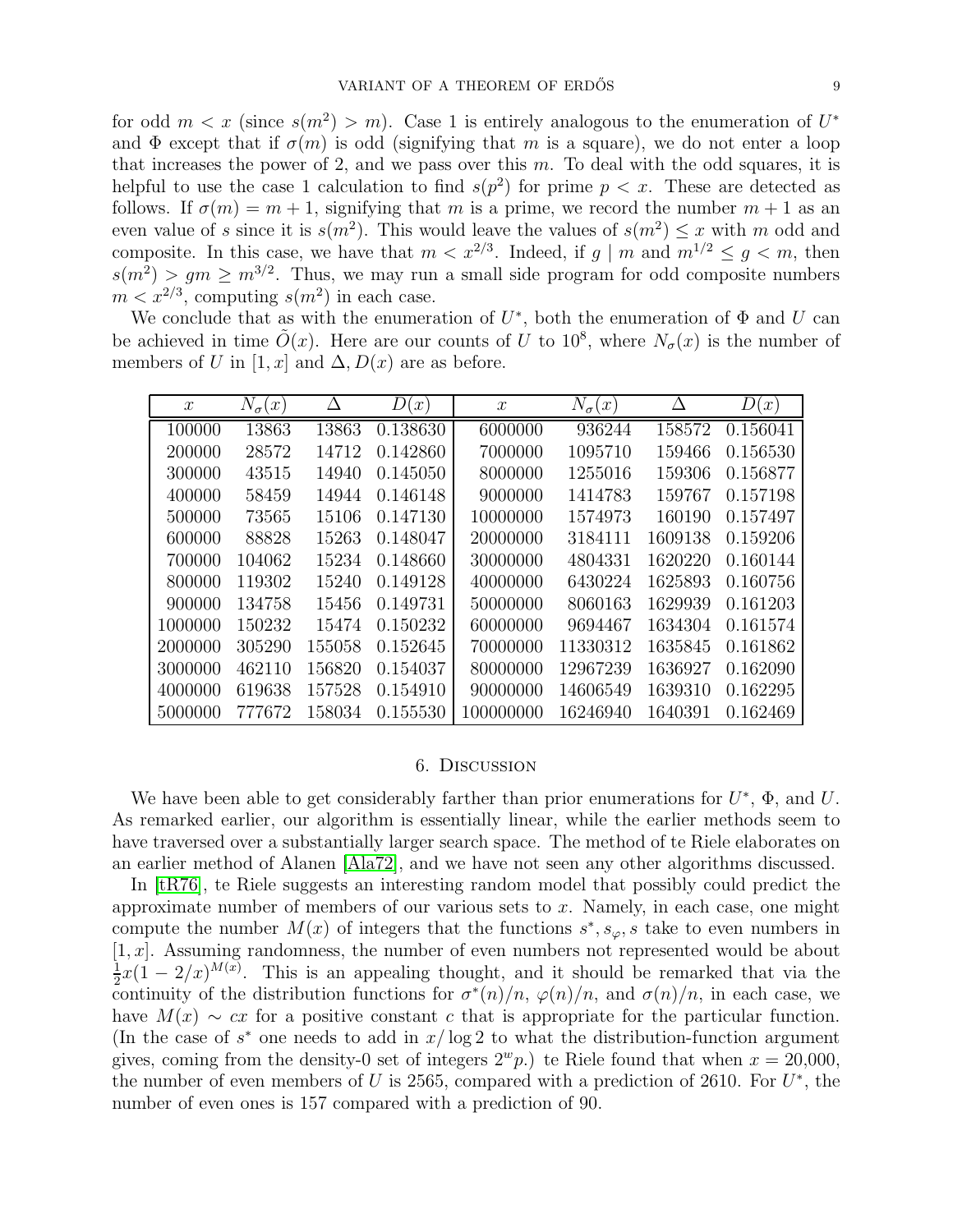We have worked out this computation at  $x = 10^8$ . In the case of  $s^*$ , we found that there are 290,100,230 numbers *n* with  $s^*(n)$  even and at most 10<sup>8</sup>. This suggests that there are about

$$
\frac{1}{2}10^8 \left(1 - \frac{2}{10^8}\right)^{290,100,230} \approx 151,075
$$

members of  $U^*$  to  $10^8$  compared with the actual number of 1,028,263. Thus, the heuristic model seems not too good for  $U^*$ .

It is better for  $\Phi$ . In the case of  $s_{\varphi}$ , there are 85,719,597 values of n with  $s_{\varphi}(n)$  even and at most 10<sup>8</sup> . This would suggest that there are about

$$
\frac{1}{2}10^8 \left(1 - \frac{2}{10^8}\right)^{85,719,597} \approx 9,003,659
$$

noncototients to  $10^8$ , compared with the actual number of  $11,355,049$ .

It is better still for U. There are  $62,105,426$  values of n with  $s(n)$  even and at most  $10^8$ . The model suggests then that there are about

$$
\frac{1}{2}10^8 \left(1 - \frac{2}{10^8}\right)^{62,105,426} \approx 14,433,734
$$

members of  $U$  to  $10^8$ , compared with the actual number of 16,246,940.

We record some open problems. The data suggest that in all the cases we considered, the density exists. Can this be proved? Is there a positive proportion of even numbers in  $s(N)$ ? The same question for  $s_{\varphi}(\mathbb{N})$ . Can one prove that the lower density of  $\Phi$  is positive?

### 7. Acknowledgments

We thank Paul Pollack for helping us find some of the references related to Romanov's theorem. This paper is based on the second-named author's undergraduate honors thesis at Dartmouth College in 2012, written under the supervision of the first-named author. The first-named author was supported in part by NSF grant DMS-1001180.

#### **REFERENCES**

- <span id="page-9-4"></span>[Ala72] J. D. Alanen, *Empirical study of aliquot series*, Ph.D. thesis, Yale University, 1972.
- <span id="page-9-5"></span>[BS95] J. Browkin and A. Schinzel, On integers not of the form  $n - \varphi(n)$ , Colloq. Math. 68 (1995), no. 1, 55–58.
- <span id="page-9-10"></span>[CS04] Y.-G. Chen and X.-G. Sun, On Romanoff 's constant, J. Number Theory 106 (2004), 275–284.
- <span id="page-9-3"></span>[CZ11] Y.-G. Chen and Q.-Q. Zhao, *Nonaliquot numbers*, Publ. Math. Debrecen **78** (2011), no. 2, 439–442.
- <span id="page-9-8"></span>[dP49] A. de Polignac, Six propositions arithmologiques dédits du crible de d'eratosthène, Nouv. Ann. Math. 8 (1849), 130–133.
- <span id="page-9-0"></span>[Erd35] P. Erdős, On the normal number of prime factors of  $p-1$  and some related problems concerning Euler's  $\varphi$ -function, Quart. J. Math. 6 (1935), 205–213.
- <span id="page-9-9"></span>[Erd50]  $\ldots$ , On integers of the form  $2^k + p$  and some related problems, Summa Brasil. Math. 2 (1950), 113–123.
- <span id="page-9-2"></span>[Erd73] , Über die Zahlen der Form  $\sigma(n) - n$  und  $n - \varphi(n)$ , Elem. Math. 11 (1973), 83–86.
- <span id="page-9-6"></span>[FL00] A. Flammenkamp and F. Luca, Infinite families of noncototients, Colloq. Math. 86 (2000), no. 1, 37–41.
- <span id="page-9-1"></span>[For98] K. Ford, The distribution of totients, Ramanujan J. 2 (1998), 67–151.
- <span id="page-9-7"></span>[GM05] A. Grytczuk and B. Mędryk, On a result of Flammenkamp–Luca concerning noncototient sequence, Tskukuba J. Math. 29 (2005), 533–538.
- <span id="page-9-11"></span>[HR06] L. Habsieger and X.-F. Roblot, On integers of the form  $p + 2<sup>k</sup>$ , Acta Arith. 122 (2006), 45–50.